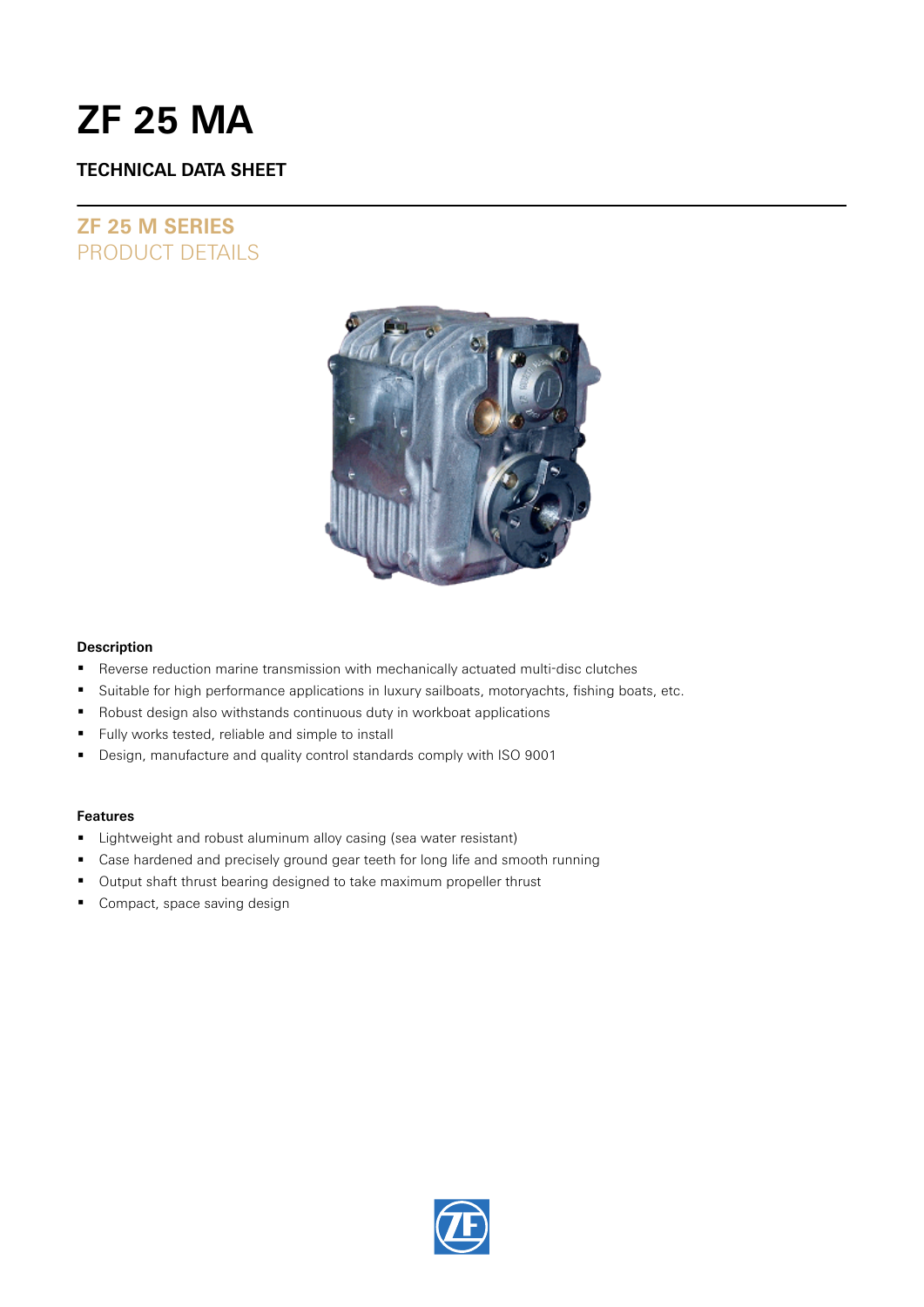# **ZF 25 MA**

## **RATINGS**

| Ratios                                 | Power Factor |               | Input Power Capacity |          |    |          |     |          | Max. | Max. | Max. |            |
|----------------------------------------|--------------|---------------|----------------------|----------|----|----------|-----|----------|------|------|------|------------|
| 'A' Pos                                | 'B' Pos      | kW/RPM hp/RPM |                      | kW       | hp | kW       | hp  | kW       | hp   | kW   | hp   | <b>RPM</b> |
| Pleasure Duty - Diesel <sup>12</sup>   |              |               |                      | 3000 RPM |    | 3600 RPM |     | 3800 RPM |      |      |      |            |
| 2.227                                  | 2.737        | 0.0215        | 0.0288               | 65       | 86 | 77       | 104 | 80       | 107  | 80   | 107  | 5000       |
| 2.737                                  | 2.737        | 0.0177        | 0.0237               | 53       | 71 | 64       | 85  | 67       | 90   | 80   | 107  | 5000       |
| Light Duty - Diesel <sup>12</sup>      |              |               |                      | 2800 RPM |    | 3000 RPM |     | 3600 RPM |      |      |      |            |
| 2.227                                  | 2.737        | 0.0194        | 0.0260               | 54       | 73 | 58       | 78  | 70       | 94   | 72   | 96   | 5000       |
| 2.737                                  | 2.737        | 0.0159        | 0.0213               | 45       | 60 | 48       | 64  | 57       | 77   | 72   | 96   | 5000       |
| Medium Duty - Diesel <sup>12</sup>     |              |               |                      | 2100 RPM |    | 2500 RPM |     | 2800 RPM |      |      |      |            |
| 2.227                                  | 2.737        | 0.0172        | 0.0231               | 36       | 49 | 43       | 58  | 48       | 65   | 64   | 85   | 5000       |
| 2.737                                  | 2.737        | 0.0141        | 0.0189               | 30       | 40 | 35       | 47  | 39       | 53   | 64   | 85   | 5000       |
| Continuous Duty - Diesel <sup>12</sup> |              |               |                      | 1800 RPM |    | 2300 RPM |     | 2600 RPM |      |      |      |            |
| 2.227                                  | 2.737        | 0.0153        | 0.0205               | 28       | 37 | 35       | 47  | 40       | 53   | 57   | 76   | 5000       |
| 2.737                                  | 2.737        | 0.0126        | 0.0169               | 23       | 30 | 29       | 39  | 33       | 44   | 57   | 76   | 5000       |

\* Special Order Ratio

'A' Pos: Continuous running position

'B' Pos: Reverse position

Footnotes:

 $12$  Reduced power capacity by the following shock factors: 1 cylinder engine  $\div$  1.25, 2 cylinder engine ÷ 1.20, 3 cylinder engine ÷ 1.15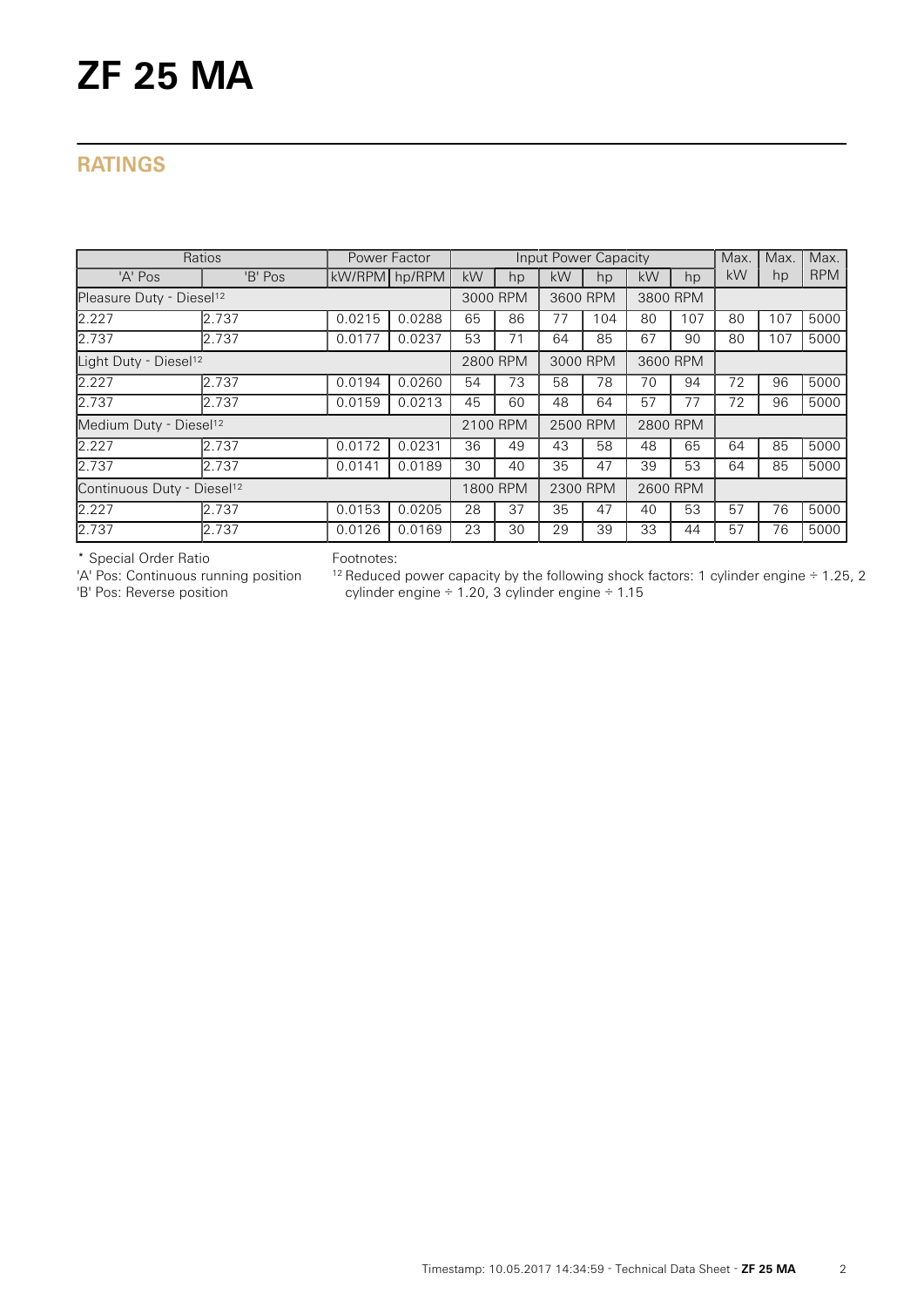# **ZF 25 MA**

## **DIMENSIONS**



| $\mapsto$       | B <sub>1</sub> | <b>B2</b>                               | H1          | H <sub>2</sub>    | L <sub>0</sub> |  |                    |  |  |  |  |
|-----------------|----------------|-----------------------------------------|-------------|-------------------|----------------|--|--------------------|--|--|--|--|
| Millimeter (mm) |                |                                         |             |                   |                |  |                    |  |  |  |  |
| 110.0           | 96.0           | 149.0<br>84.3<br>164.0<br>223.0<br>65.0 |             |                   |                |  |                    |  |  |  |  |
|                 | Inch $(in)$    |                                         |             |                   |                |  |                    |  |  |  |  |
| 4.33            | 3.78           | 3.32<br>6.46<br>5.87<br>8.78<br>2.56    |             |                   |                |  |                    |  |  |  |  |
| Angle (°)       |                | Weight (kg)                             | Weight (lb) | Amount of Oil (I) |                |  | Amount of Oil (qt) |  |  |  |  |
| 21              |                |                                         | 46          | 0.75              |                |  | 0.8                |  |  |  |  |

# **BELL HOUSING DIMENSIONS**

| Name      | А                                    |    | B  |    | C  |      | L <sub>3</sub> |      | <b>Bolt Holes</b> |                 |      |
|-----------|--------------------------------------|----|----|----|----|------|----------------|------|-------------------|-----------------|------|
|           |                                      |    |    |    |    |      |                |      | No.               | <b>Diameter</b> |      |
|           | mm                                   | in | mm | in | mm | in   | mm             | in   |                   | mm              | in   |
| SAE 4     | 861.95 14.25 381.0 15.0 403.23 15.88 |    |    |    |    |      | 33.0           | 1.3  | 12                | 10.32           | 0.41 |
| SAE 5     | 814.33 12.38 333.38 13.13 355.6      |    |    |    |    | 14.0 |                |      | 8                 | 10.32           | 0.41 |
| B/W       |                                      |    |    |    |    |      | 17.5           | 0.69 |                   |                 |      |
| Yanmar JH |                                      |    |    |    |    |      |                |      |                   |                 |      |



# **OUTPUT FLANGE DIMENSIONS**

|       |      |      |                         |      |                         |      |      | <b>Bolt Holes</b> |              |      |  |
|-------|------|------|-------------------------|------|-------------------------|------|------|-------------------|--------------|------|--|
|       |      |      |                         |      |                         |      |      | No.               | Diameter (E) |      |  |
| mm    | ın   | mm   | $\overline{\mathsf{I}}$ | mm   | $\overline{\mathsf{I}}$ | mm   |      |                   | mm           |      |  |
| 102.0 | 4.02 | 82.5 | 3.25                    | 63.5 | 2.5                     | 10.0 | 0.39 |                   | 10.5         | 0.41 |  |